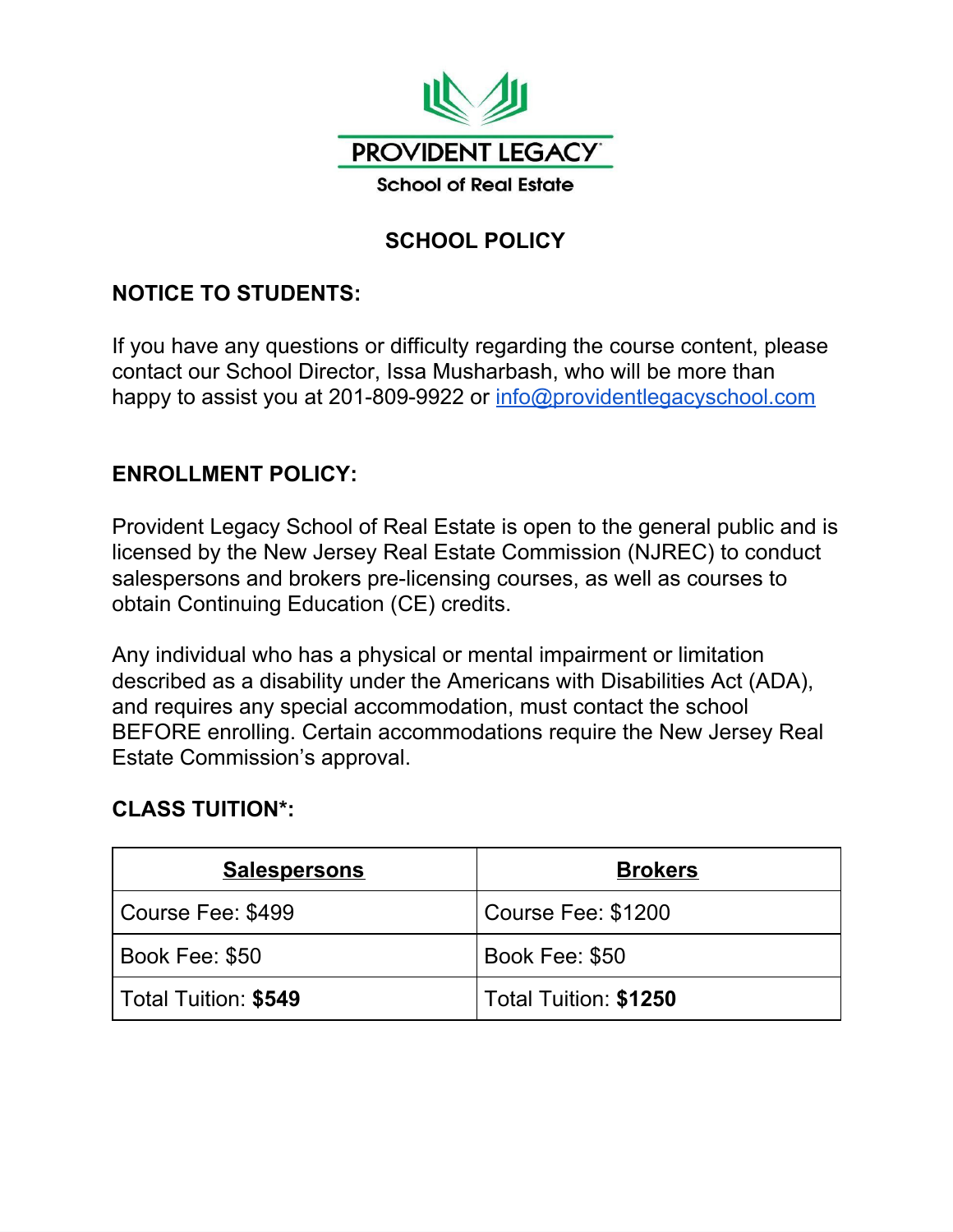

## **PAYMENT POLICY:**

Provident Legacy School of Real Estate accepts Money Orders, Visa and MasterCard. Cash and Personal Checks are not accepted. Full payment is required one week prior to the first class session. To pay by credit card, please visit [www.providentlegacyschool.com](http://www.providentlegacyschool.com/) or contact our office at (201)-809-9922. Credit for all fees, re-enrollment, re-testing and class entitlements expire 3 months from the completion date of the original class in which a student enrolls (see re-enrollment and re-resting policy below). Once this time expires, current full tuition rates apply.

## **REFUNDS/TRANSFERS:**

Provident Legacy School has a strict, no refund policy, with the exception of the "Easy Out Clause." After 24 hours from receiving materials/login credentials, a student will no longer be able to exercise the "Easy Out Clause." Furthermore, After seven days from a student's purchase date, the "Easy Out Clause" expires, regardless if material/login credentials are received or not.

# **EASY OUT CLAUSE:**

A student who determines that they may not be eligible for licensure due to their anticipated response to any of the Real Estate Commission's "eight qualifying questions," may withdraw their enrollment and receive a full tuition refund less a \$75.00 non refundable processing fee provided they notify their instructor and the School's Administrative Office before the beginning of their next class session.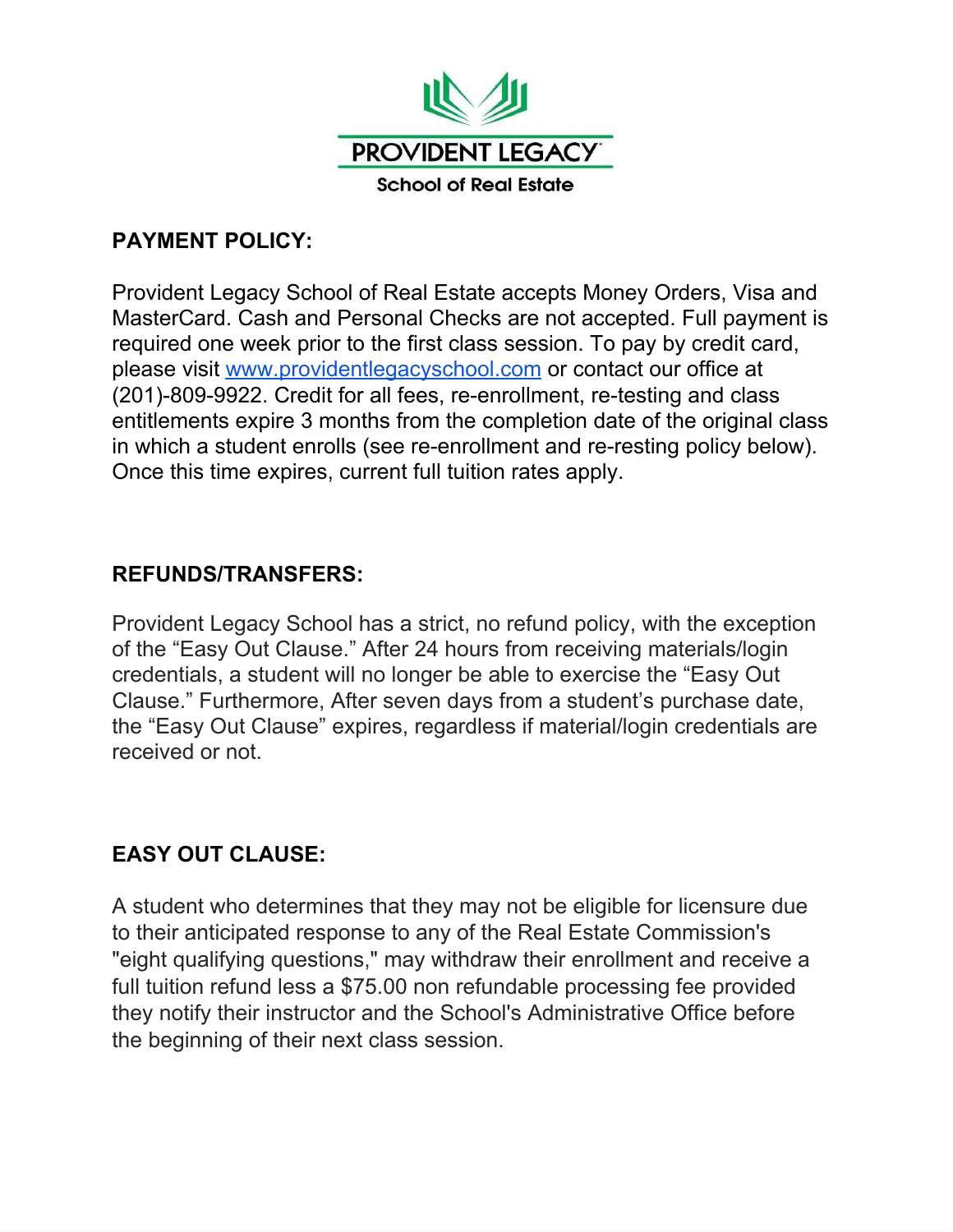

# **CERTIFICATE OF COMPLETION:**

To obtain a Certificate of Course Completion, all students must receive a passing grade on the final examination of at least 70% and attend at least 80% of the class session hours required for the course. A student may take the final examination up to 3 times. In the event the certificate is lost, a duplicate may be obtained from the school by request. An administrative fee of \$10.00 will be charged for the duplicate.

Students may not miss more than 20% (15 hours) of class time. If more than 20% of class time is missed, the class must be started again. All classes start on time. If a student is more than 15 minutes late to class either at the start of after the break, that time will be counted towards the 15 hours stated previously.

#### **Online Classes:**

A student has about 45 days to finish the course from receiving their login credentials. No Exceptions.

# **RECORD RETENTION:**

School records are maintained by the school and are available for a period of at least give (5) years.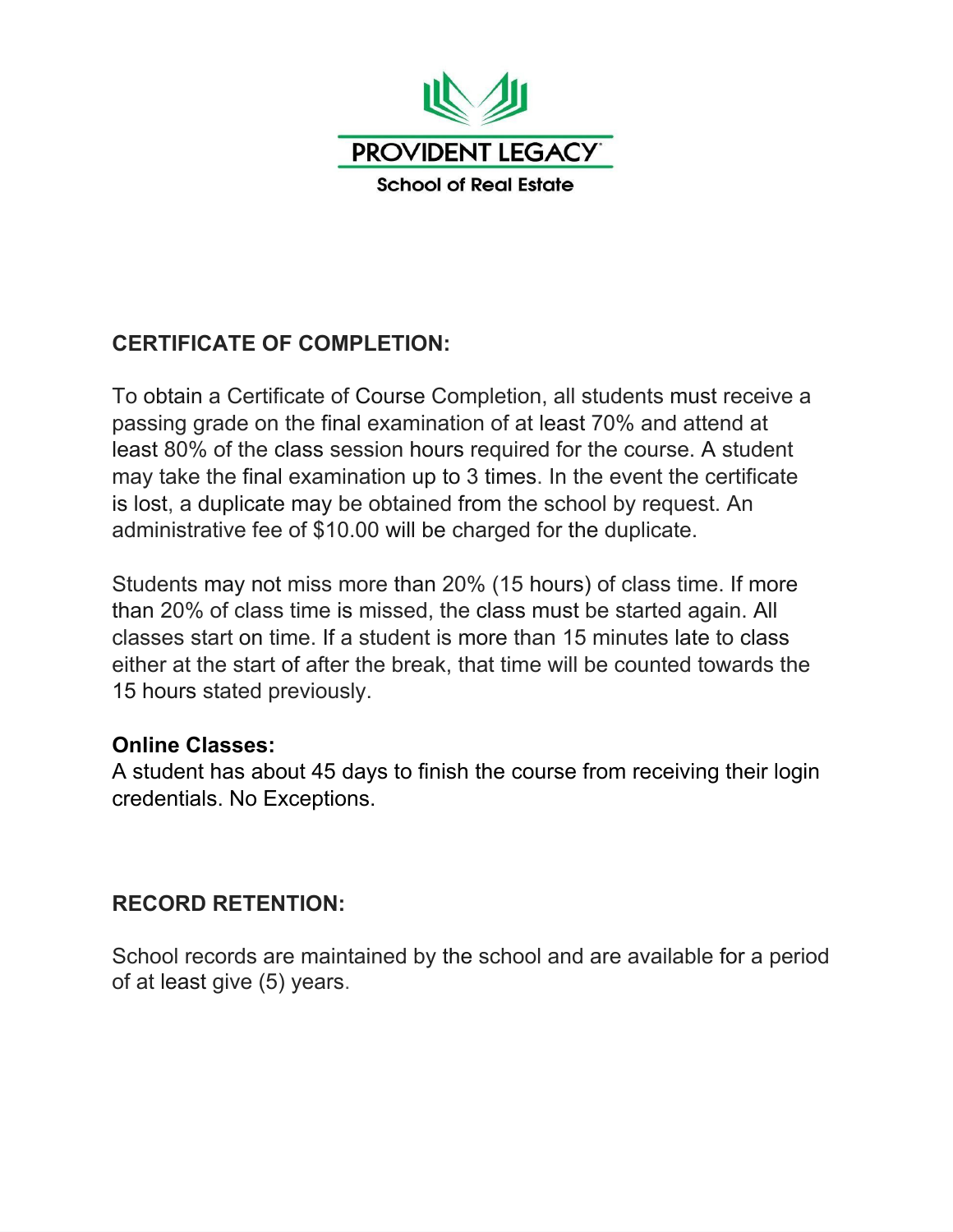

## **FINANCIAL AID:**

Financial Aid is not available for courses offered by Provident Legacy School of Real Estate.

# **STUDENT BEHAVIOR/DISCIPLINARY POLICIES**

When taking our educational courses, students are expected to comply with all policies as stated within this notice. Failure to adhere to these policies may invalidate student eligibility for course credit. (These situations will be reviewed on a case by case basis.)

## **NON-DISCRIMINATION POLICY:**

Provident Legacy School of Real Estate does not discriminate on the basis of race, color, sex, religion, national origin, handicap, or familial status in the establishment of fees, entrance qualifications or standards for successful completion of any course.

Please note that attending Provident Legacy School of Real Estate will not obligate you to become employed with an affiliated Real Estate Broker, nor guarantee you an interview or job with an affiliated Real Estate Broker.

## **PRIVACY POLICY**

Your privacy is important to us. It is our policy NOT to share your information with  $3<sup>rd</sup>$  party vendors. Your information will solely be used for the purpose of your real estate education and preparation for your licensing exam.

## **WHAT TO BRING**

Students should bring with them a notebook, basic calculator and highlighter.